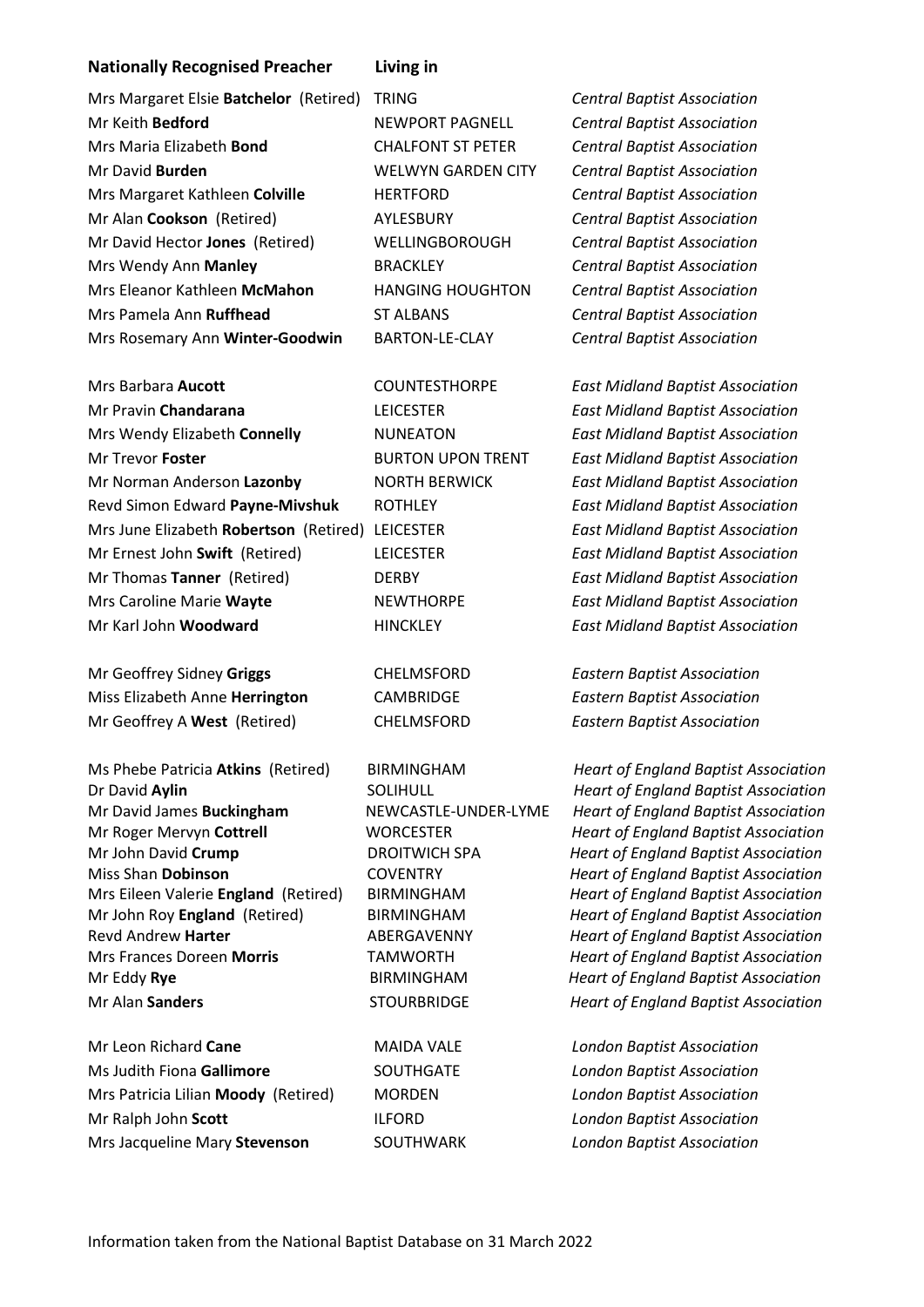## **Nationally Recognised Preacher Living in**

Prof William **Clegg** NEWCASTLE UPON TYNE *Northern Baptist Association*  Mrs Kathleen Anne Russell **Clegg** NEWCASTLE UPON TYNE *Northern Baptist Association*  Mr Henry John **Lisgo** NEWCASTLE UPON TYNE *Northern Baptist Association*  Mr Graham Martin **Pentelow** NORTHALLERTON *Northern Baptist Association* 

Mr Anthony Philip **Aylward** MARGATE *South Eastern Baptist Association*  Mr Reginald Arthur **Hughes** GILLINGHAM *South Eastern Baptist Association*  Mrs Alison Lesley **Issott** BIRCHINGTON *South Eastern Baptist Association*  Mrs Hilary June **Malpass** BEXHILL ON SEA *South Eastern Baptist Association*  Mrs Gillian **Page** FARNBOROUGH *South Eastern Baptist Association*  Mrs Jennifer Frances **Roberts** TUNBRIDGE WELLS *South Eastern Baptist Association*  Mr David **Smith** CHURCH CROOKHAM *South Eastern Baptist Association*  Mr Stanley Ernest **Watson** (Retired) DEAL *South Eastern Baptist Association* 

Mrs Anne Mary **Morse** SULLY *South Wales Baptist Association*  Mrs Ann Eluned **Niblett** PENARTH *South Wales Baptist Association*  Mrs Winifred Helen **Williams** PENARTH *South Wales Baptist Association* 

Mrs Heather Elizabeth **Andrews** YEOVIL *South West Baptist Association*  Mr William Richard **Brough** (Retired) NEWTON ABBOT *South West Baptist Association*  Mrs Edna Winifred **Doble** (Retired) WELLINGTON *South West Baptist Association*  Mr William Richard **Gullock** (Retired) LYME REGIS *South West Baptist Association*  Mr Peter Ian **Wilson** MINEHEAD *South West Baptist Association* 

Mrs Rosemary Elaine **Green** LLANFAIRPWLLGWYNGYLL *North Western Baptist Association*  Mr Simon Charles **Roberts** HIGH PEAK *North Western Baptist Association* Mr John **Westwood** COLWYN BAY *North Western Baptist Association* 

Ms Patricia **Briscol** WALLSEND *Northern Baptist Association* 

Mr Terence James **Allen** RAMSGATE *South Eastern Baptist Association* 

Mr James Mansel **Jones** CARDIFF *South Wales Baptist Association* 

Mrs Carol Anne Patricia **Clarke** CAMBERLEY *Southern Counties Baptist Association* Mr Philip J **Cooke** SALISBURY *Southern Counties Baptist Association*  Mrs Ruth Olive **Cowling** (Retired) FAREHAM *Southern Counties Baptist Association*  Mrs Christine Muriel **Greenwood** OXFORD *Southern Counties Baptist Association*  Mr Anthony Maurice **Hunt** FARNBOROUGH *Southern Counties Baptist Association*  Mr Ian Cheyne **Kemp** ABINGDON *Southern Counties Baptist Association*  Mr Robert Joseph **Lucas** GOSPORT *Southern Counties Baptist Association*  Mr Norman Brian **New** READING *Southern Counties Baptist Association*  Mr Antonio **Valente** FARINGDON *Southern Counties Baptist Association*  Miss Christine Mary **White** FARMOOR *Southern Counties Baptist Association*  Mr Paul Alexander **Wilson** ABINGDON *Southern Counties Baptist Association*